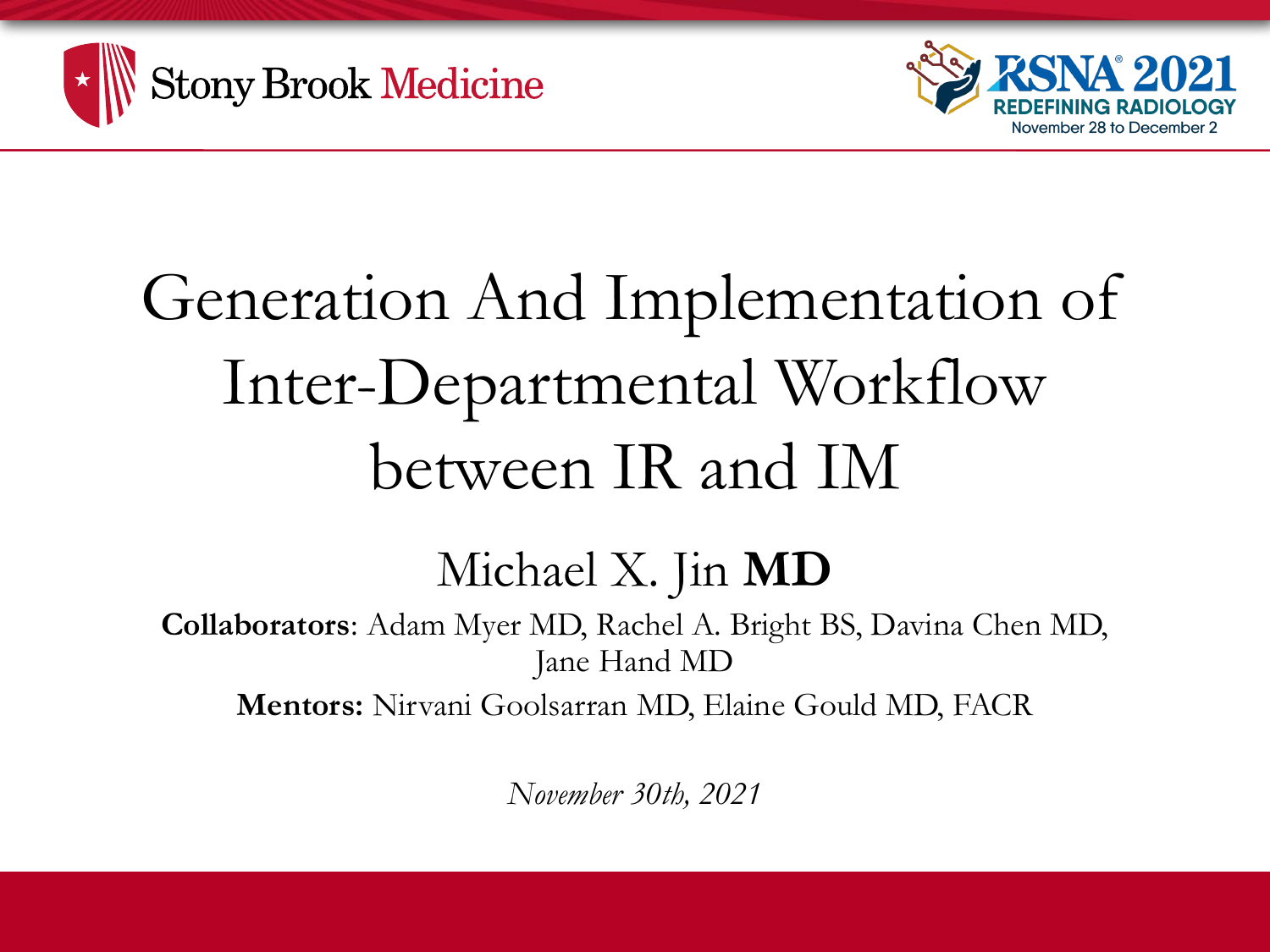### **Background**

- Communication failure is the most frequent root cause of adverse outcomes in patient care.
- Reports from the Joint Commission showed communication failures were implicated as the root of over 70% of sentinel events.



URL: https://www.jointcommission.org/resources/patient-safety-topics/sentinel-event/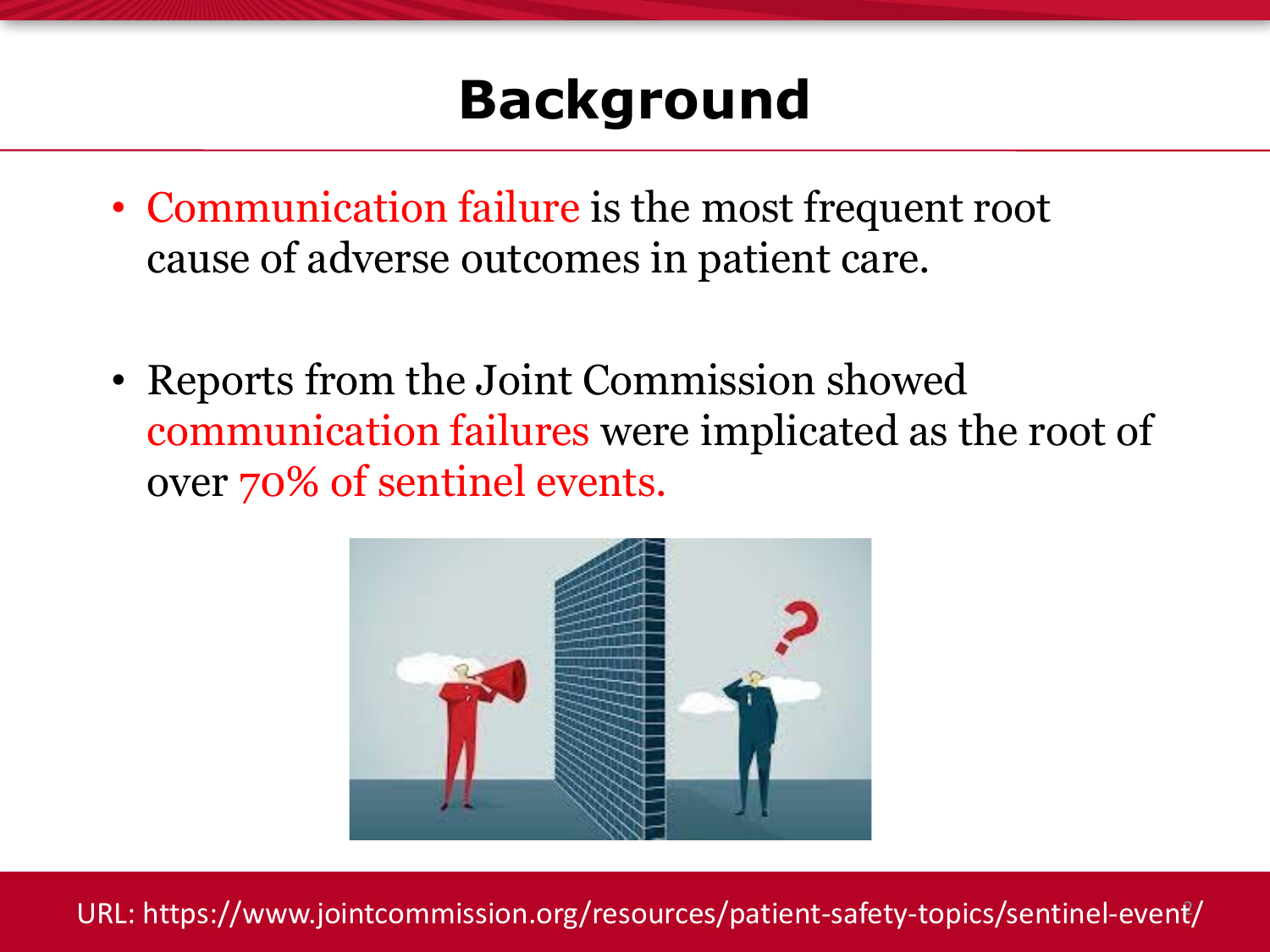## **Quality Problem & Analysis**

- Patient waiting for IR guided biopsy of the spine was placed on NPO for total of 32 hours due to miscommunication of procedure timing
- Patient returns from renal biopsy unaware that there was a procedural complication/bleeding (No procedure note or verbal communication)
- Patient frustration with waiting for procedures and delays in discharge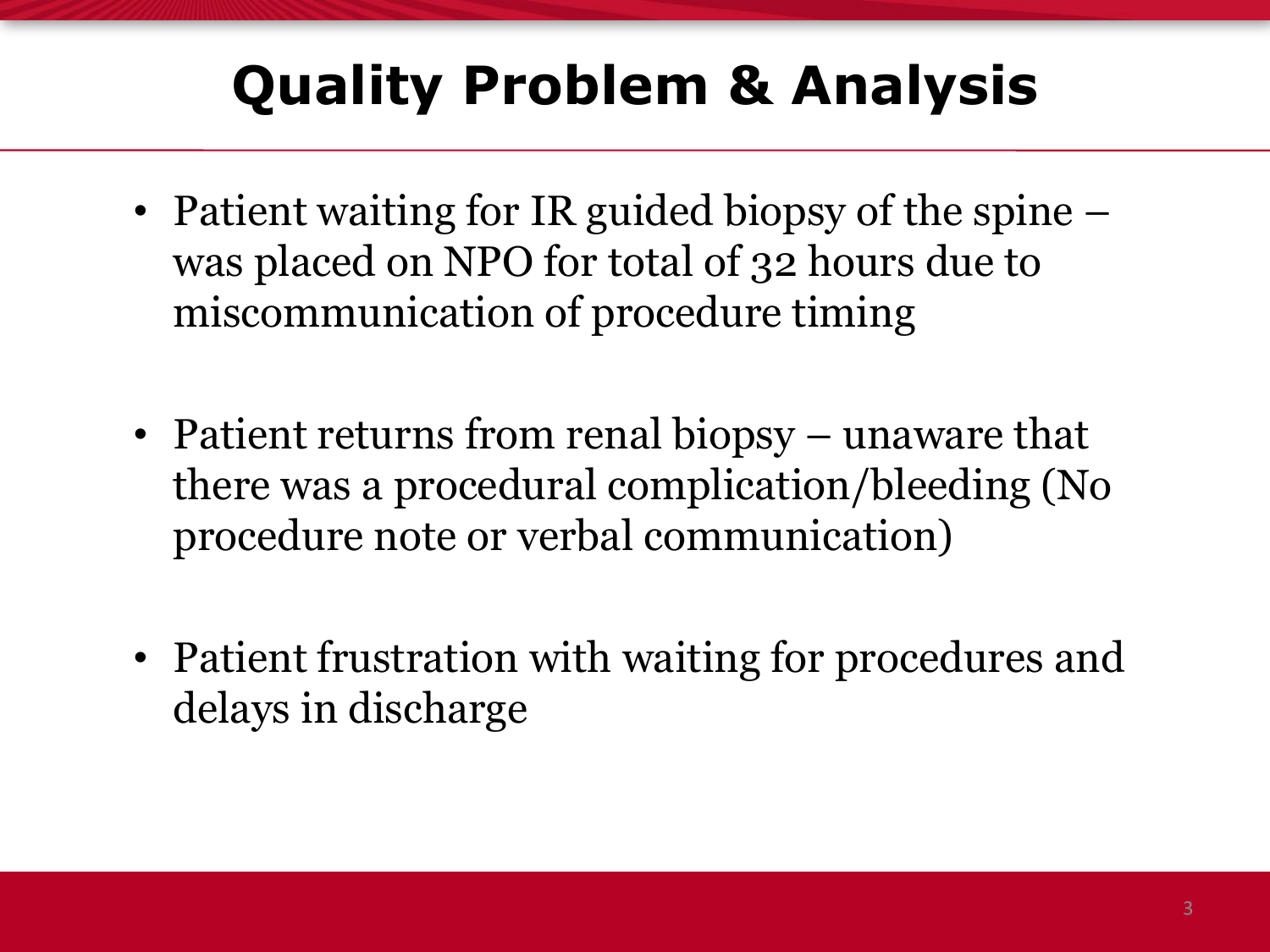

• **469** total SB Safe events were reviewed: **60%** of all SB Safe events identified as communication failure between departments resulting in patient harm, **66** events were related to **medicine and IR**

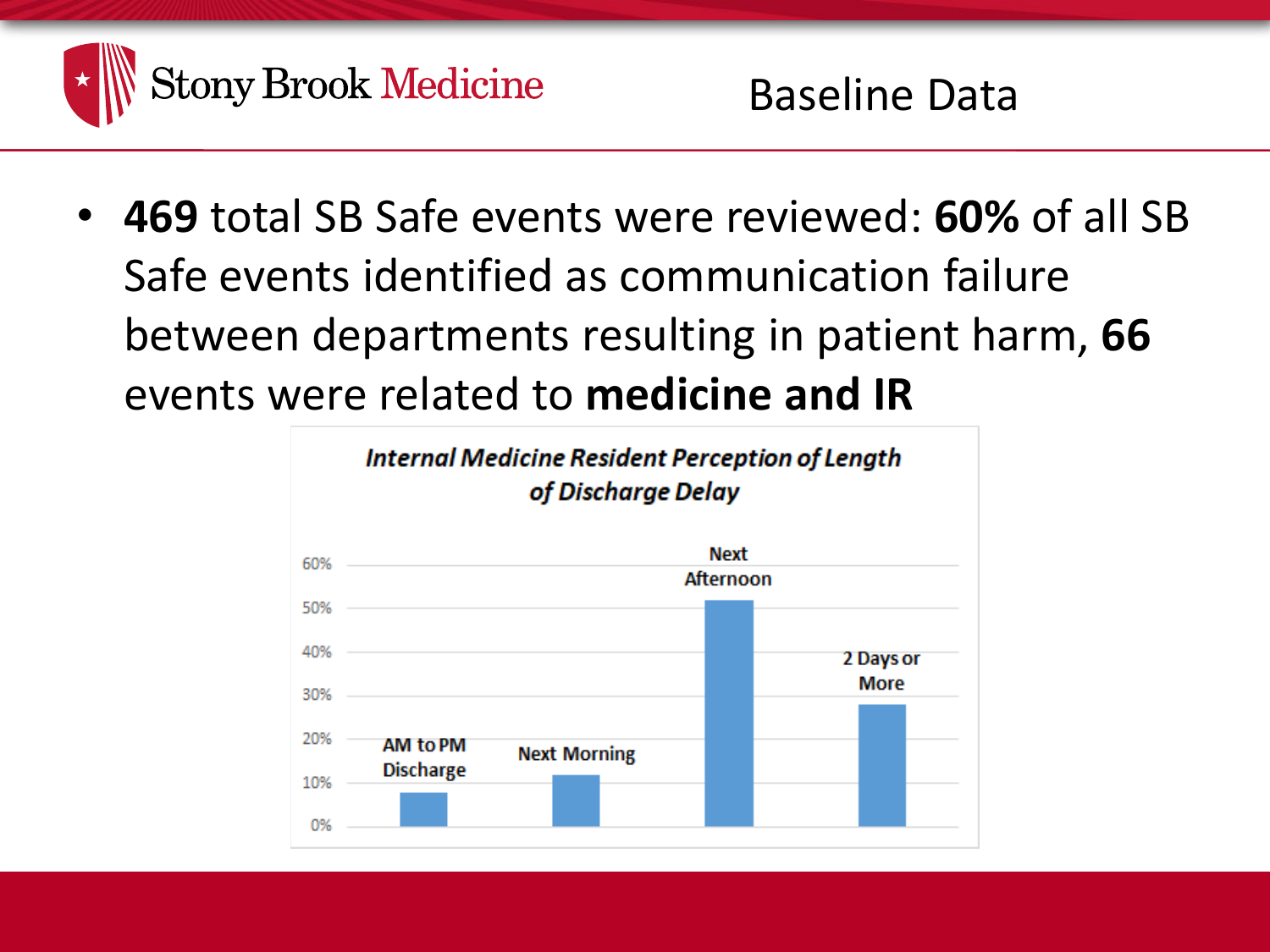

#### **Internal Medicine Resident Perception of Time It Takes for IR to Perform Procedure Once Consult** is Placed

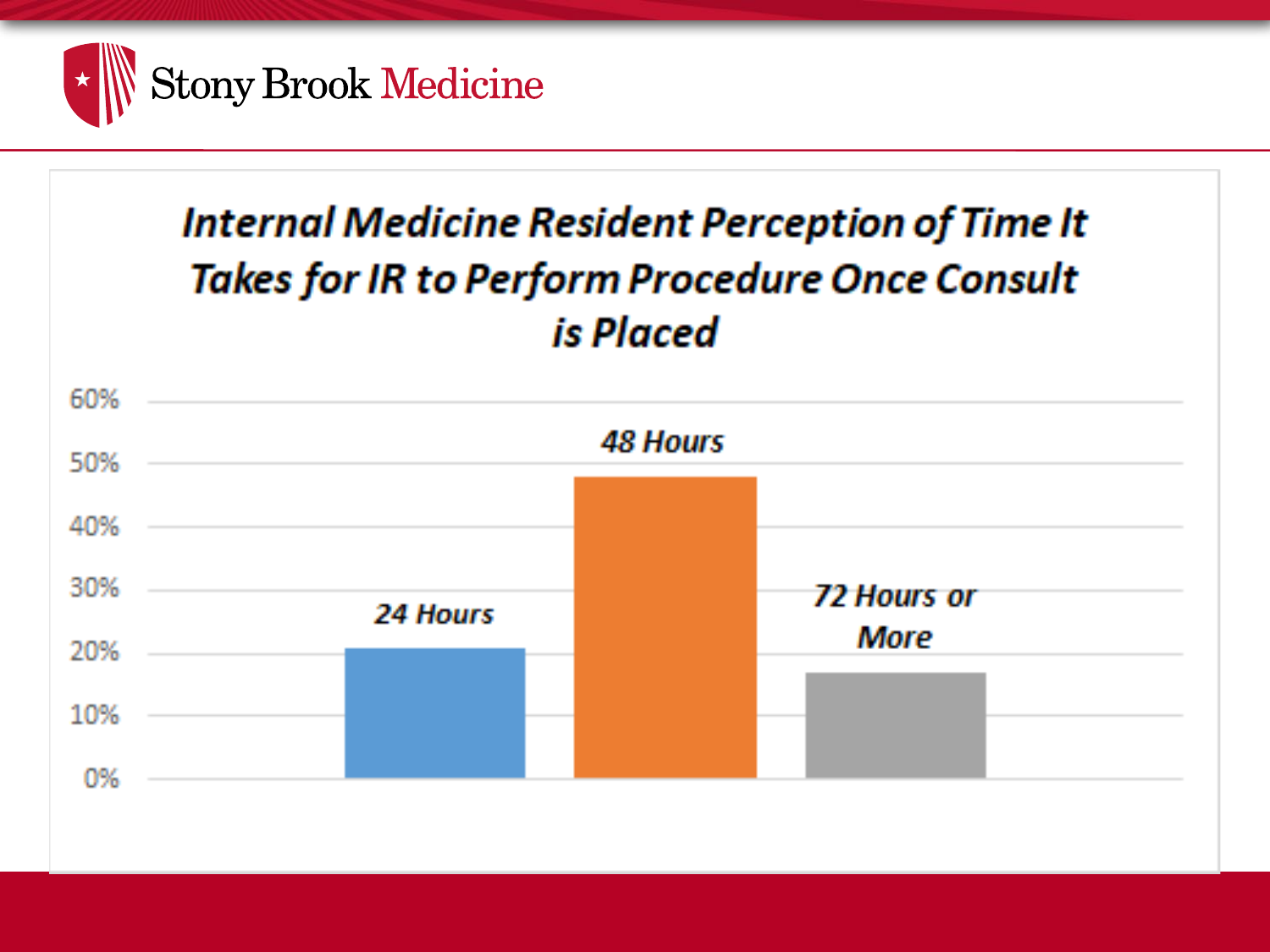## **Methodology and Quality Analysis**

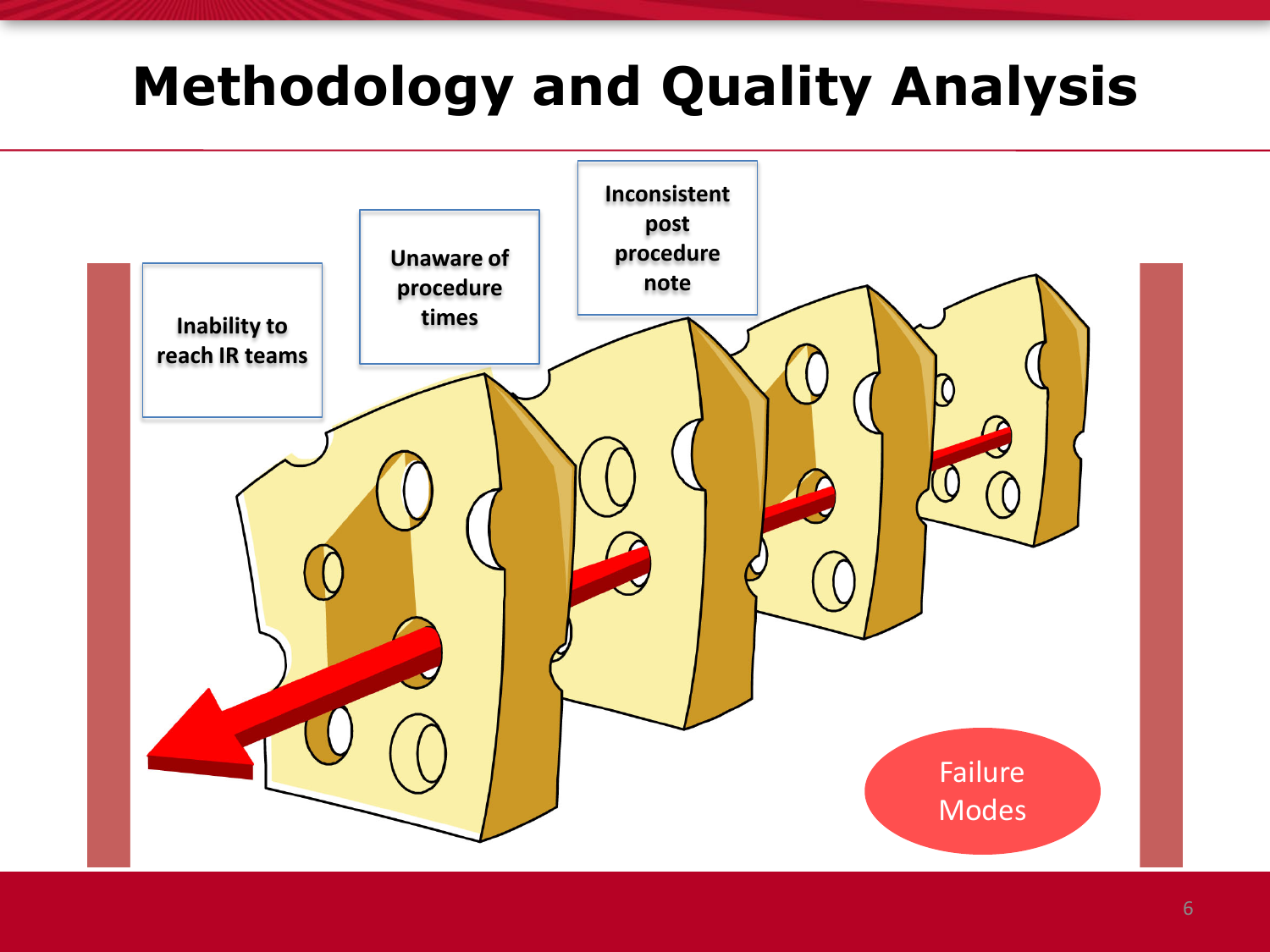

#### **New Workflow**

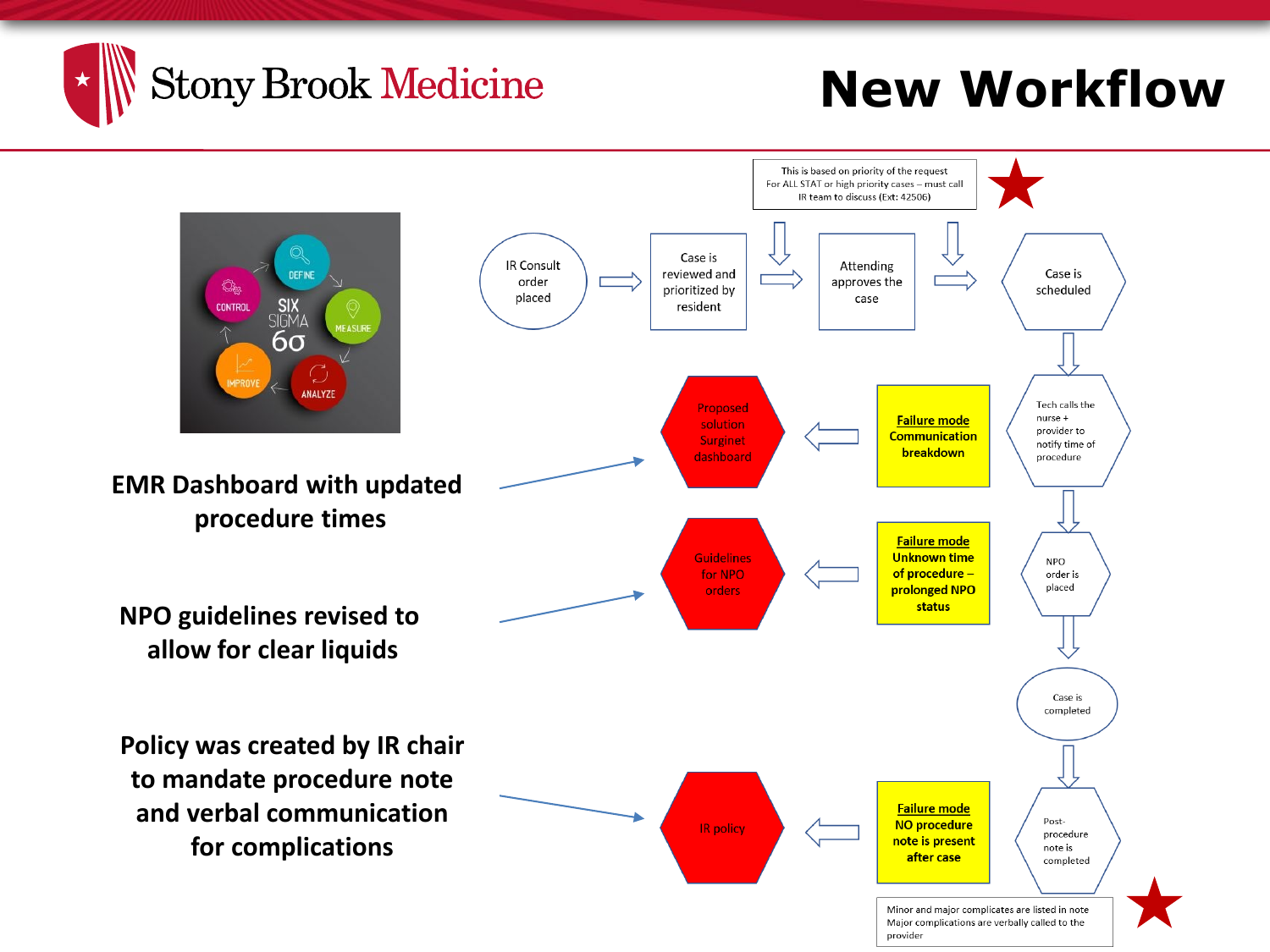### **Anticipated Results**

- Decrease in event reports related to Medicine and IR communication
- Improvement in provider awareness of procedure times and complications
- Improvement in patient starvation
- Overall improvement in resident perception of medicine/IR communication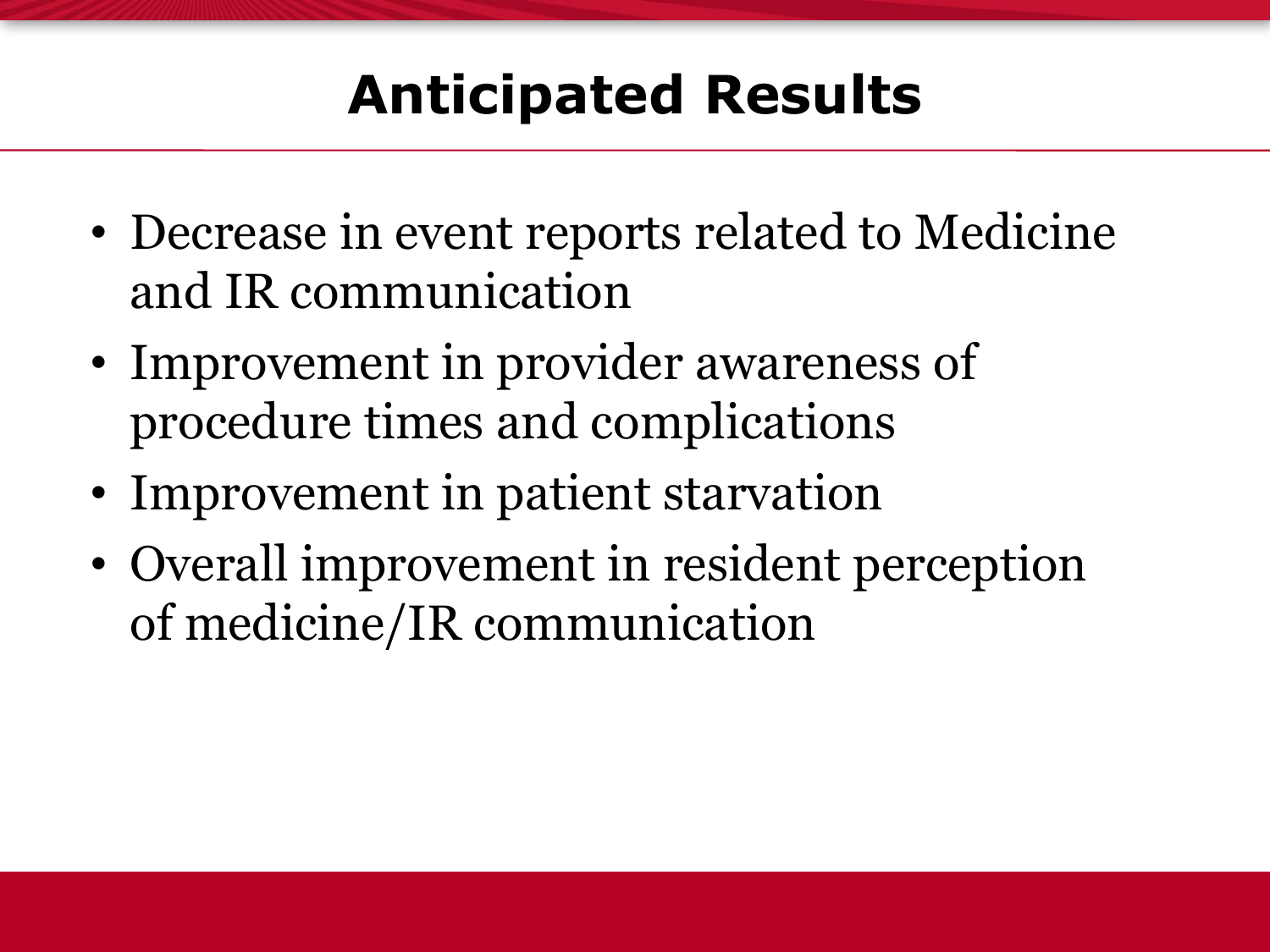## **Lesson Learned and Next Steps**

- A streamline communication algorithm can improve interdepartmental communication
- Analysis of failure modes can serve as a vehicle for improvement strategies
- Bidirectional electronic communication tools can improve communication between providers
- Buy-in from frontline providers including the procedural technicians is an important factor in effective communication
- Residents are frontline and well suited to tackle interdepartmental communication issues
- Next steps using the model to expand on improving communication in other departments